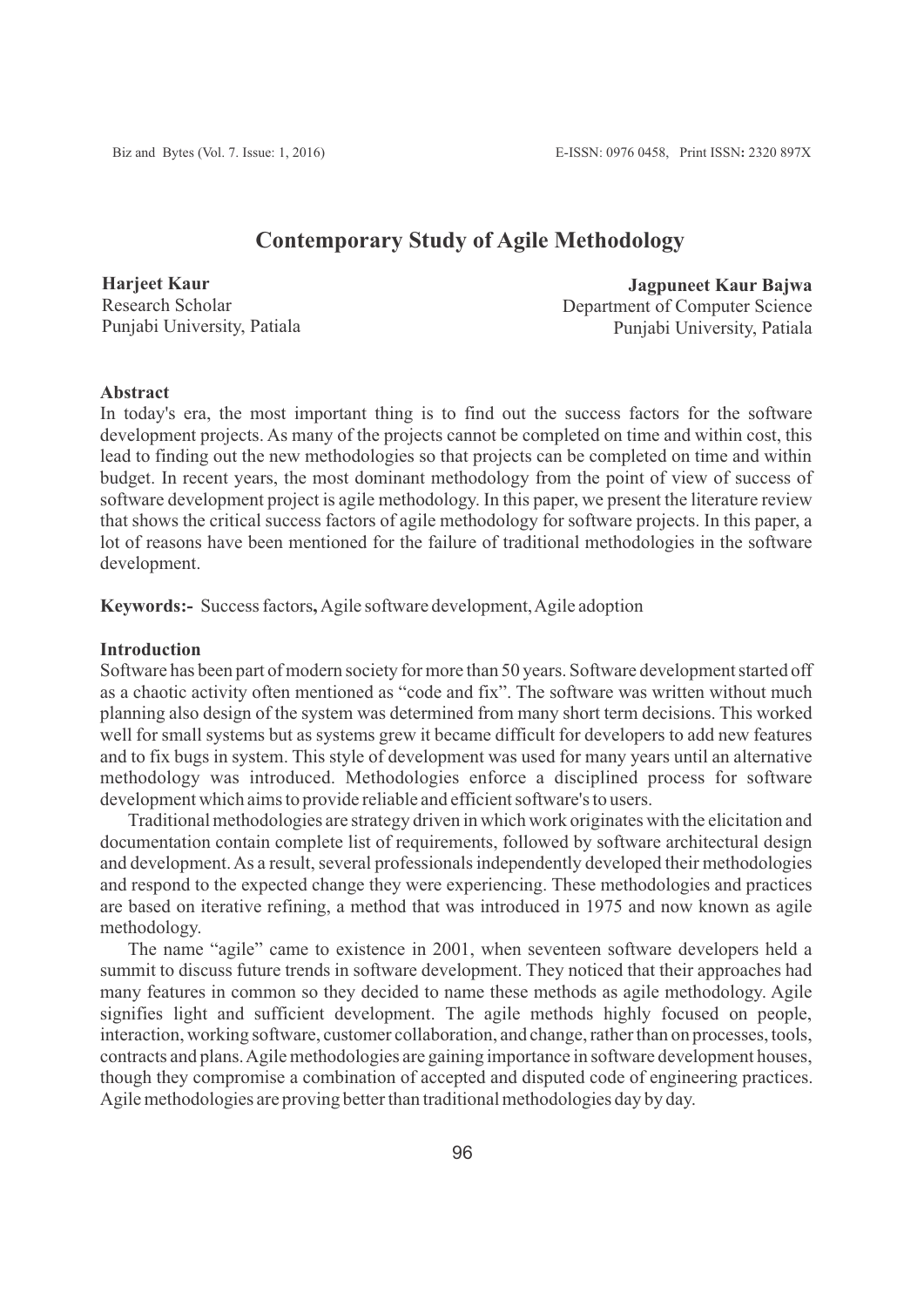# **Difference between Heavy Weight Methodologies & Light Weight Methodologies**

There are lot of differences between heavy weight methodology and light weight methodologies (Kukreja, V., & Singh, A., 2015). These are mentioned as:-

- 1) Agile methodologies follow principles rather than strict rules.
- 2) Heavy weight methodologies gave importance to people rather than process.
- 3) Testing is done through the project whereas in traditional methodologies it is done at end of the project.
- 4) Agile methodologies gave more preference to high communication & low documentation whereas traditional methodologies were just opposite to it.
- 5) When requirements are changing at any stage then agile methodologies are most suitable.
- 6) Working software given at end in traditional methodologies whereas in agile methodologies, the working software is given in few months.
- 7) Traditional methodologies are like Waterfall model, Spiral model etc.and various agile methodologies are Scrum, extreme programming etc.

#### **Literature Review**

Abrahamsson, (2002) stated that this study has mentioned about various agile software development approaches. Here the author has analyzed various agile software development methods. These methods have been analyzed on the basis of some defined criteria. This study has mentioned agile methods differences and similarities. Based on the prediction, future research needs are identified and discussed.

Williams, (2003) mentioned the primary emphasis of this study was on determining how to blend agile methodologies with plan-driven approaches to software development. Agile software development carries with it the implication of changing work habits. The companies which are using not agile techniques, the change involves trying out and selecting the appropriate agile methodology but who are using agile techniques, the change involves the adjusting and improving their use over times. Agile software development can affect the power structure within an organization because it spreads out the decision making authority. The authors discussed various articles for better understanding of XPand plan driven approaches.

Cohen ,(2004) described the aim of this study is to introduce the reader to agile methods allowing him/her to judge whether or not agile methods could be useful in modern software development. This study discusses the history behind agile methods as well as the agile manifesto. It discusses the role of management, describes and compares some of the more popular agile methods, provides a guide for deciding where an agile approach is applicable, and lists common criticisms. It summarizes empirical studies, anecdotal reports, and lessons learned from applying agile methods and conclude with an analysis of various agile methods.

Mann (2005) proposed this study is quantitative study in small team industrial environment. This is two years industrial case study .The study is Scrum based and this study is done in Calgary. Alongitudinal study is used to better understand the long term effects rather than short term effects of introducing agile methods.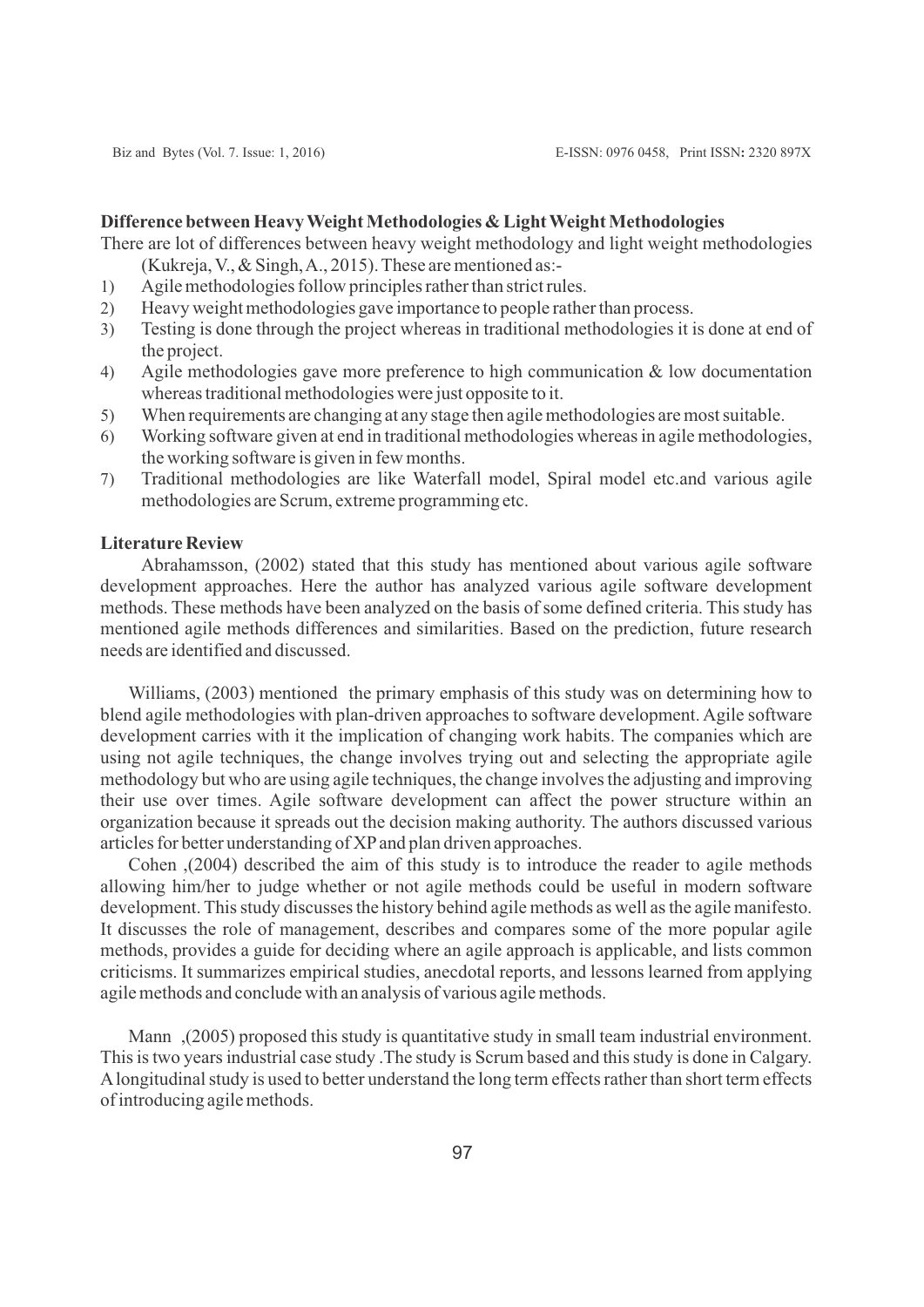#### **Results**

1) The F test shown that standard deviation before Scrum was introduced was greater than the standard deviation after Scrum was introduced indicating that there was more stability in terms of overtime worked after Scrum was introduced.

2) The T test shown that mean before Scrum was introduced was greater than the mean after Scrum was introduced indicating that team worked less overtime after Scrum was introduced.

3) The results shown that more customer satisfaction after Scrum was introduced.

- Customer Opinions/Satisfaction:-
- Greater consistency, transparency and coordination since implementation of Scrum
- $\blacksquare$  Much involved in the process
- $\blacksquare$  Liked daily sprint planning meetings which keep them up-to-date
- $\blacksquare$  Liked sprint reviews and retrospectives
- $\blacksquare$  Time taken is more for meetings

Developers Opinions:-

- n Scrum process had fostered more customer involvement and communication.
- $\blacksquare$  Liked sprint meetings, sprint reviews and retrospectives meetings.
- $\blacksquare$  Time taken is more for meetings

Limitations :-

1) The results are different because software developers were not same software developers who worked after Scrum was introduced.

2) The results are different because there were different pressures to deliver the software.

Misra ,(2006) tracked the factors on the basis of anecdotal and practical past experiences that helps in success of projects while using agile software development. The factors are:-

- 1) Organizational Factors
- a) Customer commitment/collaboration
- b) Team distribution
- c) Corporate culture
- d) Planning & Control
- e) Dynamism and Uncertainty
- 2) People Factors
- a) Competency
- b) Personal characteristics
- c) Communication and Negotiation
- d) Societal culture
- e) Training and Learning
- 3) Technical Factors
- a) Requirements
- b) Development
- c) Testing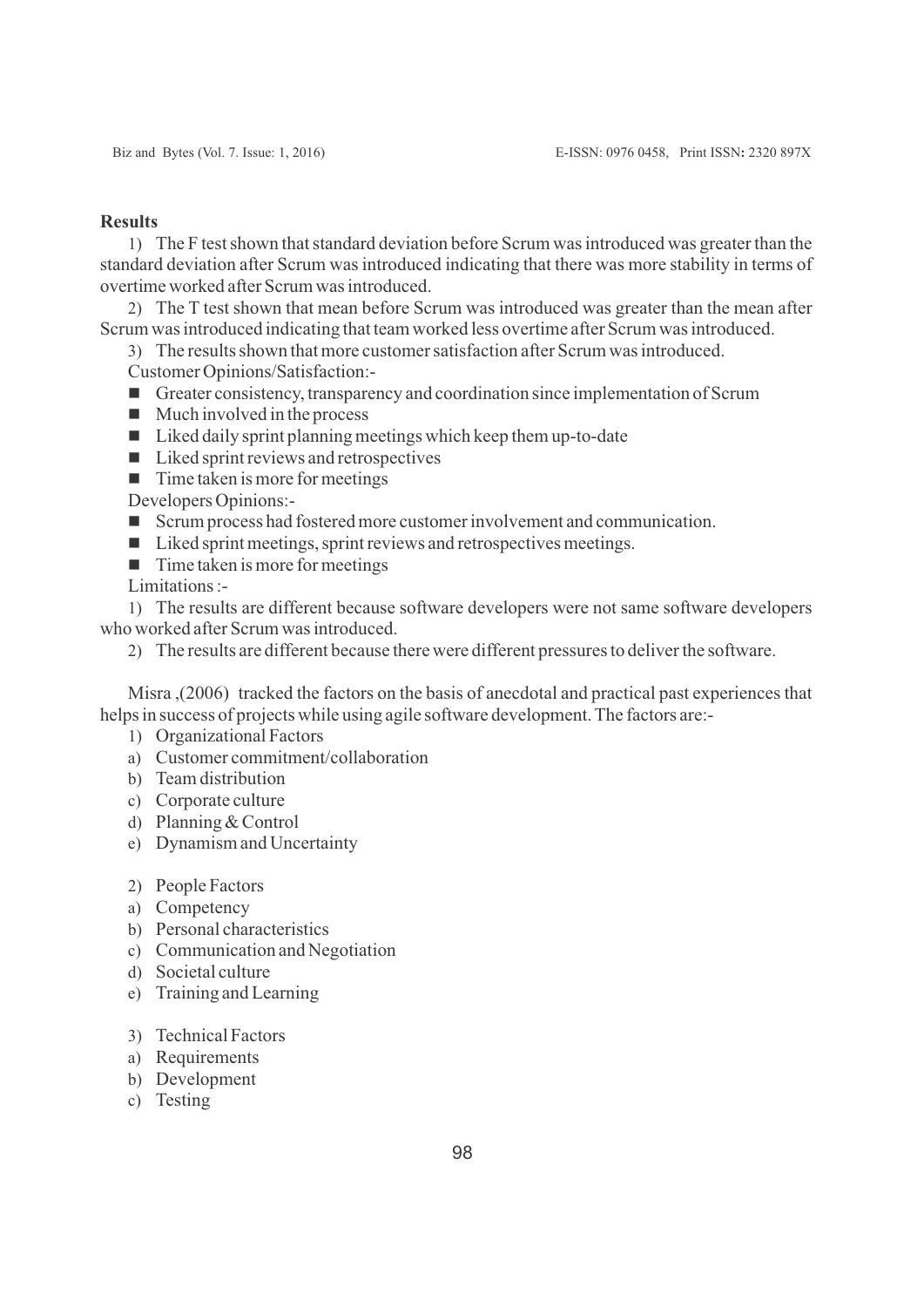Livermore, (2007) described the factors that impact implementing agile software development methodology. In this study, eight hypotheses were made. The first five hypotheses were drawn from Roberts study on traditional methodology implementation and the remaining three hypotheses were made from the literature review. This study received 112 responses. According to the survey results, there were several factors under management's control that impact the implementation of an agile SDM and there are several factors that did not impact the implementation of an agile SDM.

Dybå , (2008) mentioned this study did a systematic review of empirical studies of agile software development up to and including 2005 was conducted. The search strategy identified 1996 studies, of which 36 were identified as empirical studies. The studies were grouped into four themes: introduction and adoption, human and social factors, perceptions on agile methods, and comparative studies.

Points :-

1) With rare exceptions only XPwas studied.

2) The role of on-site customer seems to be unsustainable for long periods and that it is difficult to introduce agile methodologies.

Bavani, (2009) mentioned this paper stated critical success factors for distributed agile software development. These are:-

- 1) Setup The base camp
- 2) Ensure explicit delegation and validate assumptions
- 3) Cut communication loops
- 4) Facilitate tool driven query resolution
- $\blacksquare$  Email is not appropriate for query resolution
- $\blacksquare$  Chat is not appropriate for query resolution
- $\blacksquare$  Web based tracking tool is appropriate for query resolution
- 5) Initiate test drives in understanding product progress and collaboration in resolving issues
- 6) Assess internal quality
- 7) Manage Effort Variance constructively
- 8) Take stock of user stories for status checks
- $\blacksquare$  A core team is setup to take stock user stories and status reviews at end of iterations
- 9) Invest in root cause analysis
- $\blacksquare$  Implement a technique for root cause analysis
- 10) Compliment people to improve processes
- $\blacksquare$  Appreciations on time with email or words
- $\blacksquare$  Announce monthly or quarterly rewards
- $\blacksquare$  Motivate teams

Srinivasan, (2009) proposed the study is focused on Game Dev Co. After 5 years of development, the company adopted Scrum. Total 22 people were interviewed.

The factors for agile adoption are:-

1) Stakeholder Alignment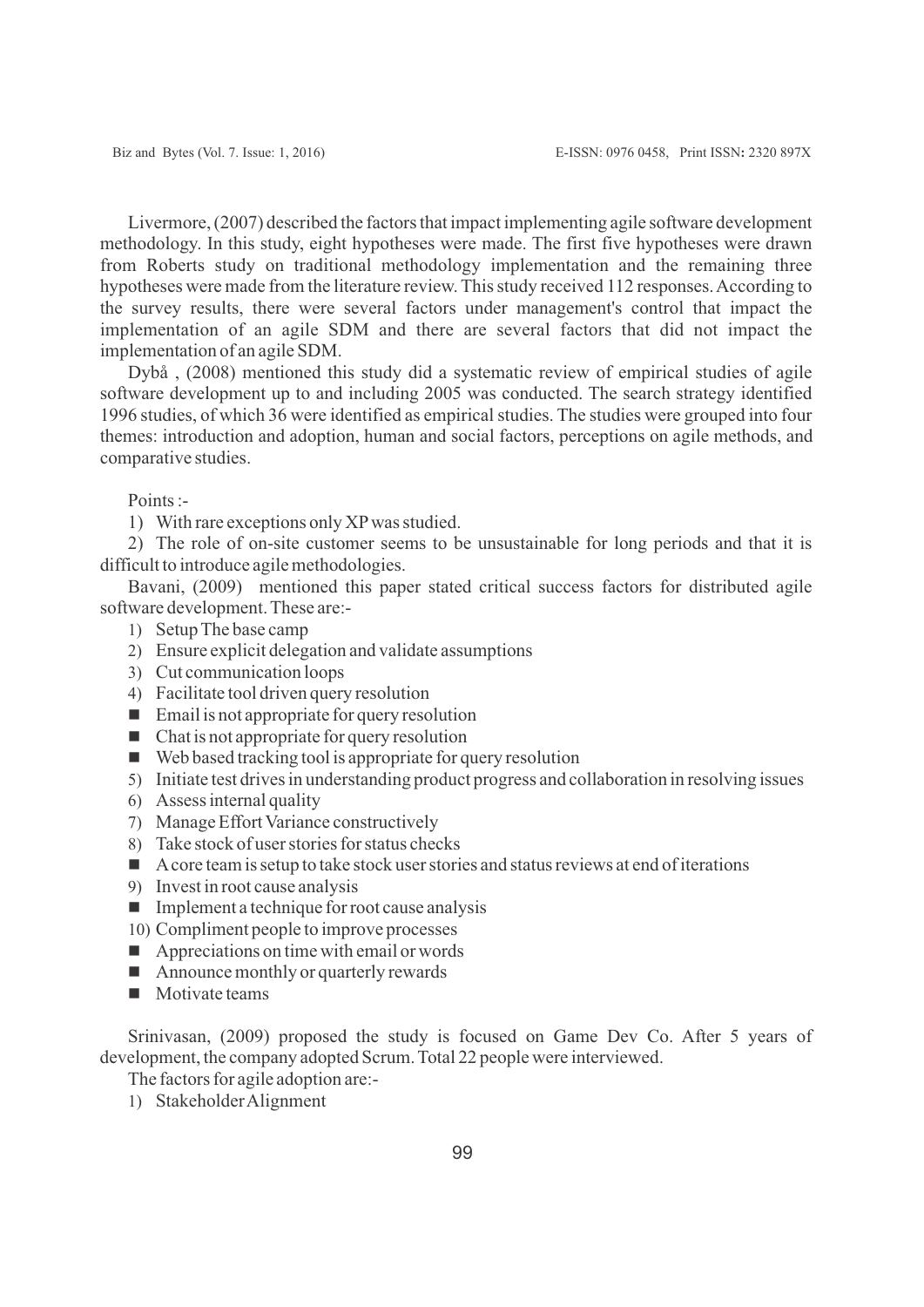- 2) Employee empowerment
- 3) Individual, Group and organizational learning
- 4) Systems of governance

Abbas, (2010) tracked the main findings suggest that while applying Agile software development are :-

**The quality of software improves** as the organization measures customer satisfaction and the impact of retrospective increases.

**The Project Success improves** as quality, frequency of measuring customer satisfaction, organization experience in agile software development, retrospective impact, the team participation in retrospective and the team contribution in retrospective increases.

The survey consisted of three sections: gathering information about respondents, their current or most recent project and agile governance.

The variables found in this study are:-

- 1) Organization variables
- 2) Project variables
- 3) Retrospective variables
- 4) Metrics variables

Results:-

1) Sample size is 106 responses

2) We based survey was done. The survey was reviewed and approved by the university of Southampton Ethical committee.

3) While code the data N/A responses were treated as missing so that correlations are meaningful

Stettina, (2011) mentioned in this author has taken five dimensions of agile teamwork and related personal questions for the agile teams. These are:-

- 1) Shared Leadership
- 2) Team Orientation
- 3) Redundancy
- 4) Learning
- 5) Autonomy

The questionnaire is given to practitioners and experts of Scrum methodology. The sample size is 79 individuals and 8 scrum teams from 13 countries.

Results:-

1) The author has not find a significant difference between means of redundancy and learning, team orientation and shared leadership

2) The global maxima are for learning and team orientation.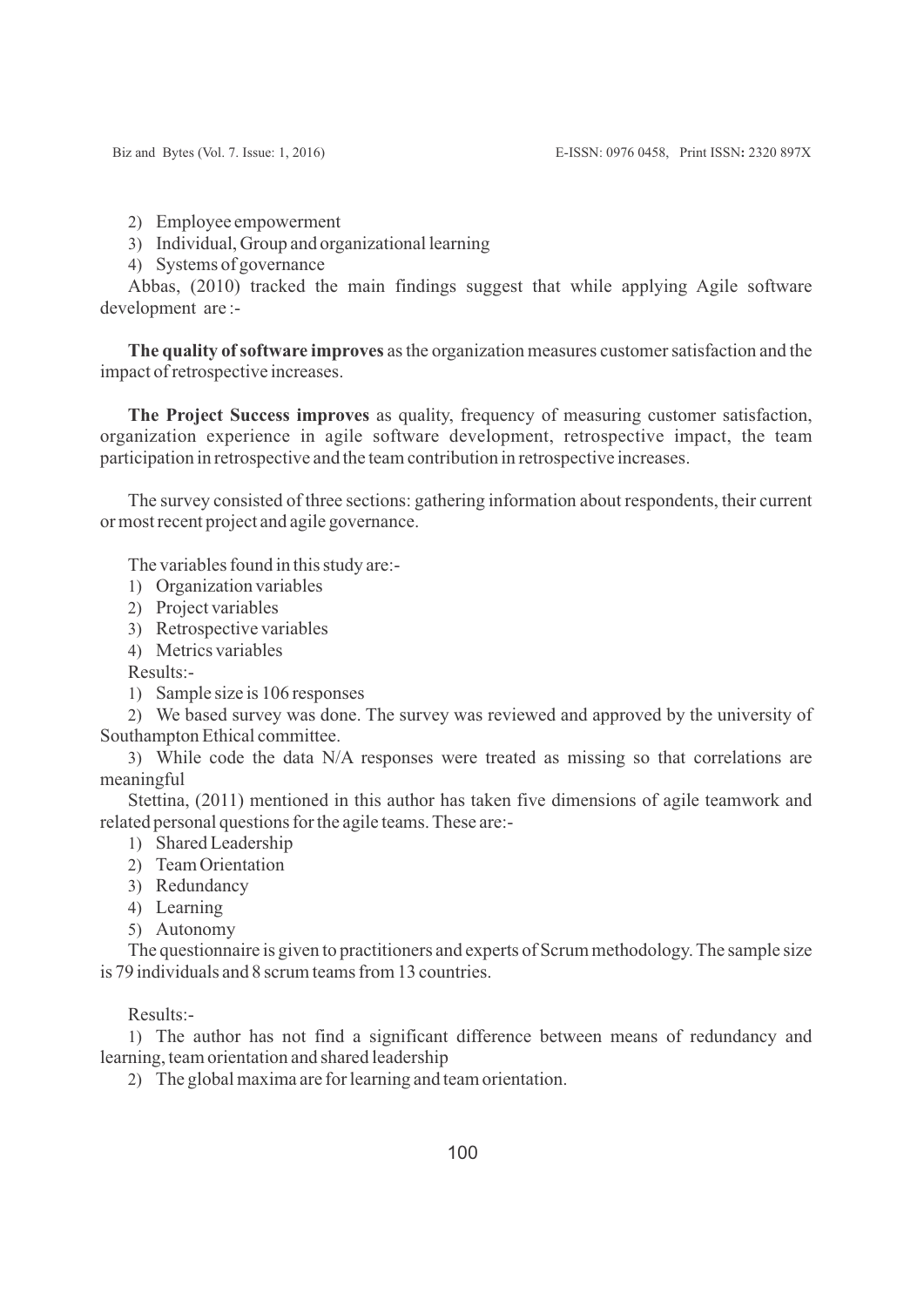Limitations:

1) The distribution of answers reveals an expected bias of participants towards positively perceived answers. This is called Socially Desirable Responding (RDS). For removing this, self administration of the survey is done through computer and it can also be lowered by taking subjects personal details so that he feels fully involved in the questionnaire.

2) Psychometric questions can be used in future.

Melo, (2011) The author has done two case studies for a period of six months.

Research questions asked in this paper were:-

1) How do agile teams define productivity?

2) What do agile team members identify as the main factors impacting on productivity?

3) Which agile practices are perceived to impact on a given team's productivity?

The researcher interviewed 13 team members. The interviews were semi-structured. To answer RQ1, the team member's definition for productivity was unclear. Some of the interviewee said that:-

1) Timeliness is a criteria for measuring productivity

2) Quantity is a criteria for measuring productivity

3) Customer satisfaction is a criteria for measuring productivity

Above 3 factors were not strongly associated with productivity from the results.

To answer RQ2, the agile team members identify the main factors impacting on productivity are:-

- 1) Team
- 2) External factors
- 3) Staff

To answer RQ3, the agile practices which impact productivity are:

1) Pair programming

2) Collocation

Limitations:

1) Study was limited to two companies and two projects

2) Interview was the source to derive the results

Wan, (2011) discussed this study is based on KY company. KY company is a multi-business company. Its main business is in Hong Kong. The overall staff is greater than 600. This company is distributed in Hong kong, Guangzhou, Beijing, Shanghai and other places.

Some factors related with agile process improvement are:-

1) The prevalence of overtime culture i.e. overtime work is not suggested in agile methodology.

2) The culture of low level trust i.e top leaders in the company always suspect the staff work capacity and professionalism for job done.

3) Lack of spirit of mutual cooperation

Critical success factors for agile process improvement:-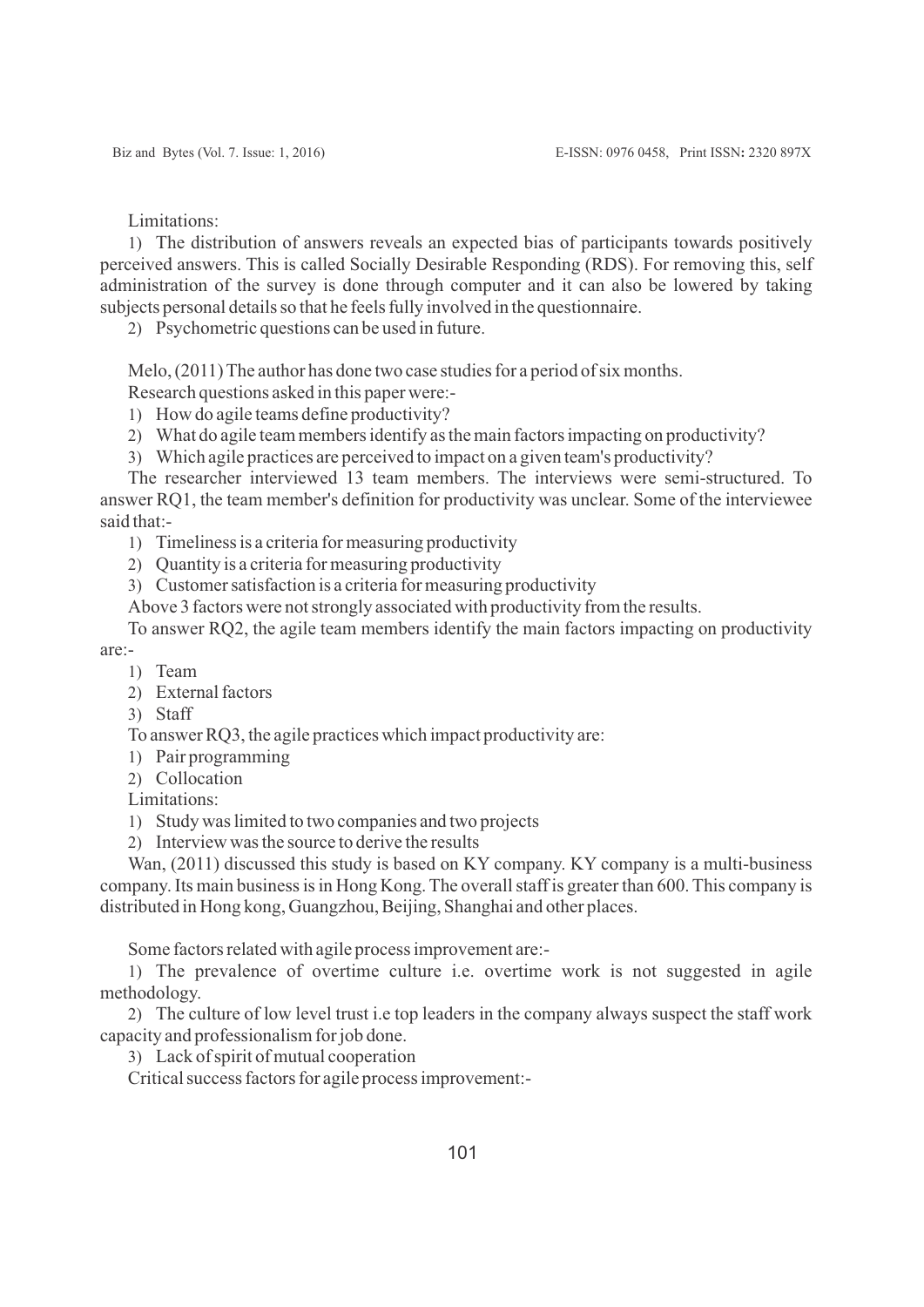- 1) Support from top leaders
- 2) Support from organization
- 3) Use of Tools & technology
- 4) Appropriate import
- 5) Training and Education

Results:-

Total sample size is 80 and valid sample size is 51.

De Souza Bermejo, (2014) stated success in software development associated with the following:-

- 1) Time
- 2) Cost
- 3) Scope
- 4) Quality
- 5) Customer Satisfaction

The success factors for ASD are:-

- 1) Team capacity
- 2) Culture
- 3) Communication with customers
- 4) Environment configurations

5) Relationship with external partners (This factor does not confirm as critical factor for software development)

Results:-

1) Sample size is 409.

### **Motivational factors forAdopting Agile Methodology**

1) According to the  $10<sup>th</sup>$  state of Agile survey, 95% of the respondents told that their organizations are practicing agile, only 1% of the 3,880 respondents told that their agile implementation was unsuccessful. This survey also told that the top three measures of successful agile implementation has been product quality (48%), on-time delivery of projects (58%) and customer/user satisfaction (46%). The most important is that Scrum continues to dominant with 70% of respondents said they use Scrum or Scrum/XP hybrid. There are a number of reasons for agile adoption but the top two reasons were accelerate product delivery (62%) and enhance ability to manage changing priorities (56%).

2) According to testing trends in 2016: A survey of software professionals, 88% of the respondents told that their organizations had adopted agile methodology. This number was 82% in the last year.

**Conclusion:** Within a short time, the agile methodology manifesto and principles have gained a huge acceptance by small, medium and large scale organizations. Basically, agile methodology is an umbrella term and under this umbrella various methodologies exist, some of these are scrum,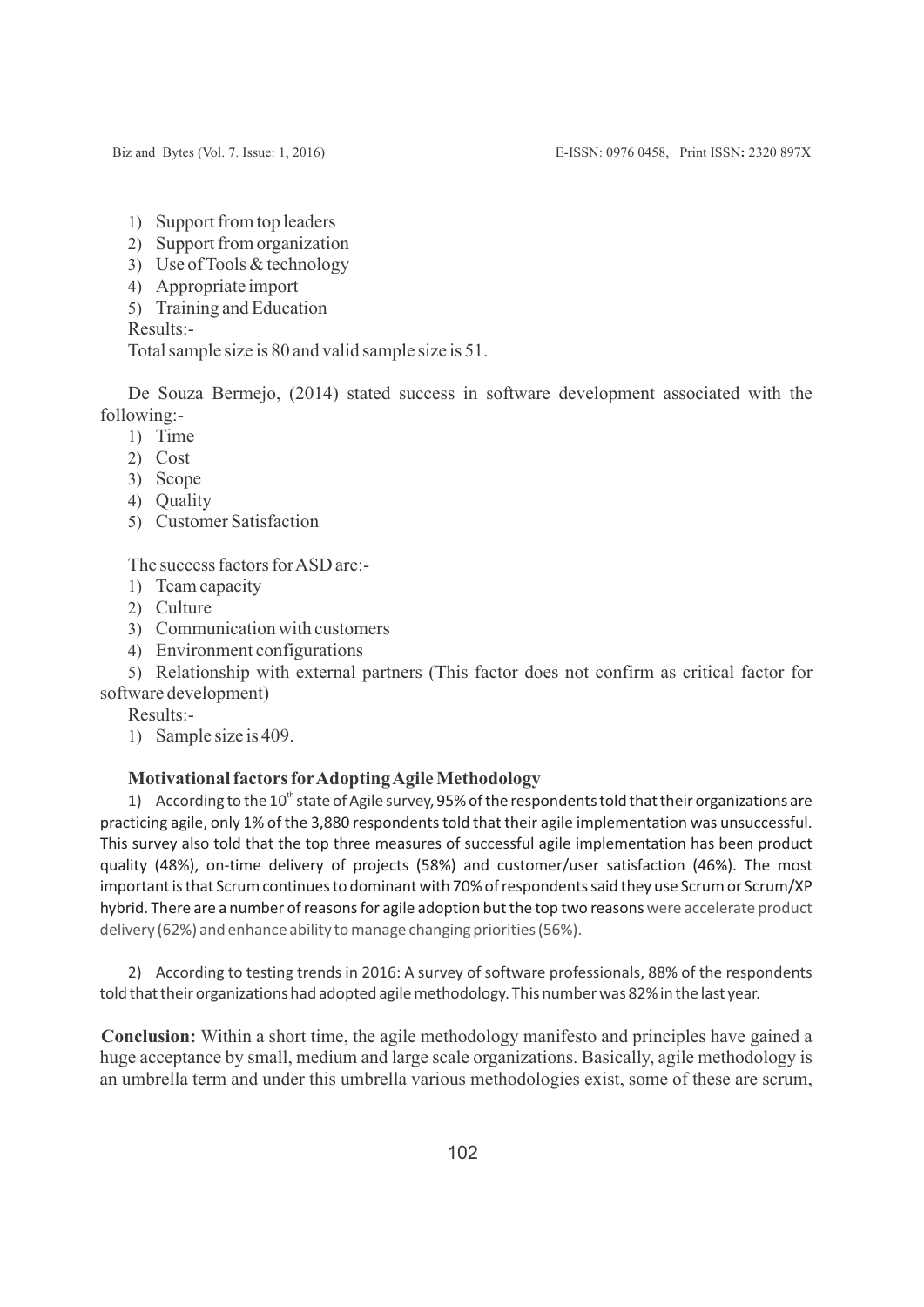extreme programming, DSDM etc. While through literature review, we can say that there exist a lot of problems for adoption of agile methodologies and success of agile methodologies. Some of these are organizational resistance to change, people factors and technical factors. According to the version one survey, the top three factors which create a problem for agile success were Company philosophy, lack of experience with agile methods and lack of management support. These factors are the concern for agile proponents. But, in the long run, the claimed benefits of agile methodologies will be the key and it facilitates its wider use and dispersion.

#### **References**

- [1] Abrahamsson, P., Salo, O., Ronkainen, J., & Warsta J. (2002). Agile software development methods: Review and Analysis. VTT Technical report.
- [2] Abbas, N., Gravell, A. M., & Wills, G. B. (2010, August). The Impact of Organization, Project and Governance Variables on Software Quality and Project Success. In Agile Conference (AGILE), 2010 (pp. 77-86). IEEE.
- [3] Bavani, R. (2009). Critical success factors in distributed Agile for outsourced product development.
- [4] Cohen, D., Lindvall, M., & Costa, P. (2004). An introduction to agile methods. Advances in computers, Advances in Software Engineering, 62, 1-66.
- [5] de Souza Bermejo, P. H., Zambalde, A. L., Tonelli, A. O., Souza, S. A., Zuppo, L. A., & Rosa, P. L. (2014). Agile Principles and Achievement of Success in Software Development: AQuantitative Study in Brazilian Organizations. Procedia Technology, 16, 718-727.
- [6] Dybå, T., & Dingsøyr, T. (2008). Empirical studies of agile software development: A systematic review. Information and software technology, 50(9), 833-859.
- [7] Kukreja, V., & Singh, A. (2015). Agile Enablers and Adoption Scenario in Industry Context. In A. Singh (Ed.), Achieving Enterprise Agility through Innovative Software Development (pp. 157-178). Hershey, PA: doi:10.4018/978-1-4666-8510-9.ch008
- [8] Livermore, J. (2007, March). Factors that impact implementing an agile software development methodology. In Proceedings of IEEE Southeast Conference, Richmond, VA, 82–86.
- [9] Mann, C., & Maurer, F. (2005, July). A case study on the impact of scrum on overtime and customer satisfaction. In null (pp. 70-79). IEEE.
- [10] Melo, C., Cruzes, D. S., Kon, F., & Conradi, R. (2011, August). Agile team perceptions of productivity factors. In Agile Conference (AGILE), 2011 (pp. 57-66). IEEE.
- [11] Misra, S. C., Kumar, V., & Kumar, U. (2006, June). Success Factors of Agile Software Development. In Software Engineering Research and Practice (pp. 233-239).
- [12] Srinivasan, J., & Lundqvist, K. (2009, May). Organizational Enablers for Agile Adoption: Learning from GameDevCo. In XP(pp. 63-72).
- [13] Stettina, C. J., & Heijstek, W. (2011). Five agile factors: Helping self-management to selfreflect. In Systems, Software and Service Process Improvement (pp. 84-96). Springer